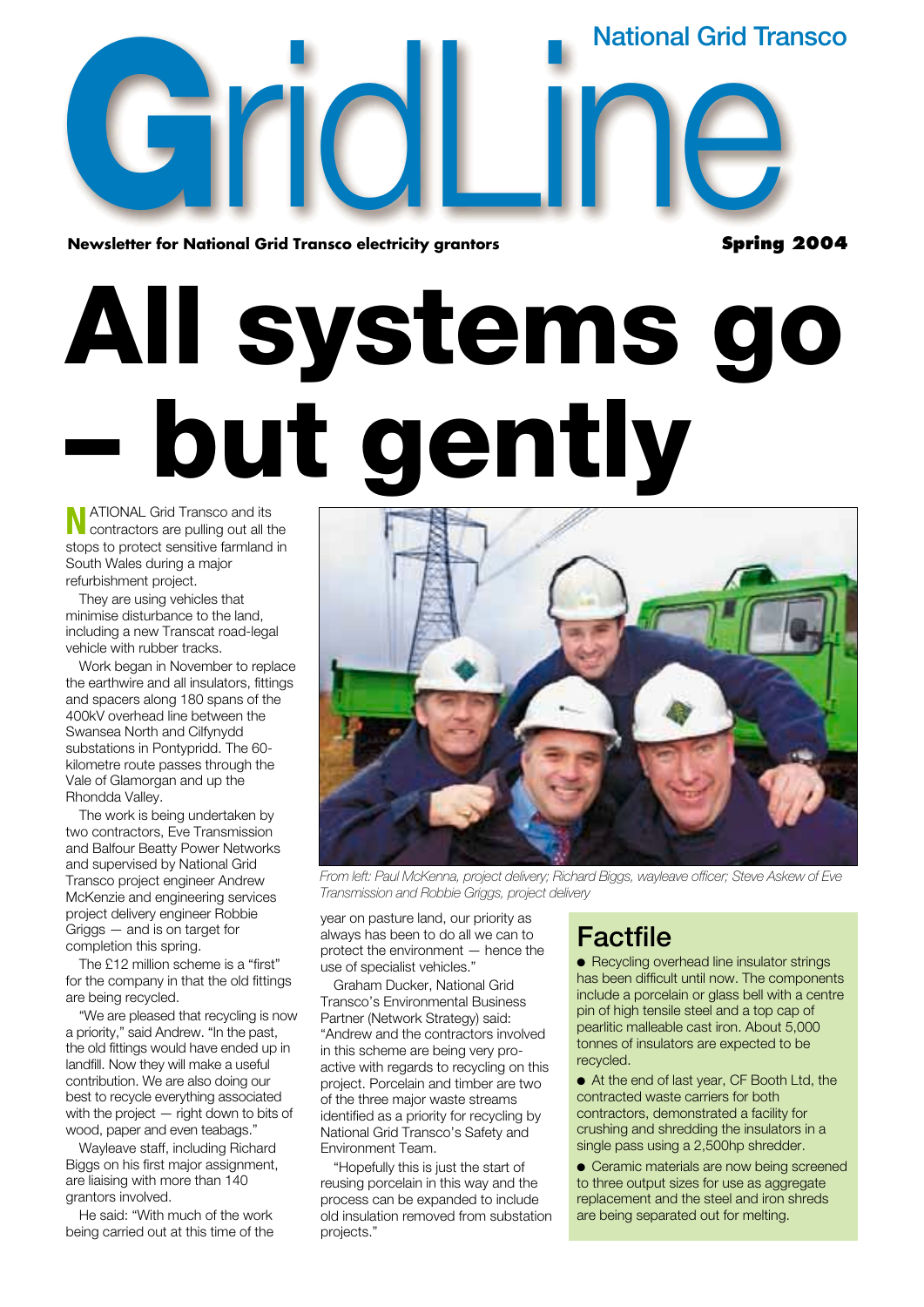

A team from National Grid Transco's Network Strategy and Engineering Services worked closely with Shell, its contractors AMEC, the Port of Tyne harbourmaster and many other authorities and organisations during the complex exercise that involved reconfiguring the grid to allow overhead high-voltage power lines to be moved out of *The Bonga's* way. 4QJ. Tel: 01362 850237.

**A** MAJOR partnership operation ensured that *The Bonga*, the UK's biggest ocean-going vessel, made a safe passage down the River Tyne following a £300 million refit at Wallsend, near Newcastle.

The huge floating oil production and storage vessel arrived on the Tyne from South Korea in November 2002. Then it fitted easily under the six pairs of conductors and an earthwire that span the Tyne 500 yards from the AMEC site at Wallsend. However, leaving for its base offshore of Nigeria was a different matter as a newly-built flare stack was taller than the power lines.

Two of the men who helped overcome the problem were senior project manager Dave Mercer and wayleaves officer Wilson Holmes. "The Tyne crossing is one of a number of power routes carrying electricity generated in Scotland and the North East of England on to the grid," explained Dave. "When it was built in the 1960s, we agreed

BACK in the early 1930s, farmer Frank Peele saved the Norfolk black turkey from extinction in this country by launching a breeding programme at his farm near Norwich.

Working closely with an expert from an agricultural research station, he scoured the country to locate non-related birds so he could establish a healthy breeding stock unaffected by interbreeding.

His efforts paid off. Frank saved the rare black turkey and today, more than 70 years later, his 37-year-old grandson, grantor James Graham, continues his work at Rookery Farm, Thuxton.

Frank died in 1980 and James took over the farm in 1989 after leaving agricultural college. Today, he is the only farmer in the country to breed the Norfolk black turkey on a major scale and last Christmas fattened 3,500 birds, supplying the London food emporium Fortnum & Mason, a number of leading London butchers and several butchers in Norfolk itself.

> ● Peele's Norfolk black turkeys are produced mainly for Christmas, although a few are raised for Easter. Rookery Farm is crossed by the Walpole-Norwich 400kV overhead line, and together with Lent Farm covers about 380 acres, 200 of which are arable. The Grahams also have a small herd of beef shorthorn cattle.

> > for access given reasonable notice. However,*The Bonga* is the only vessel to have made it necessary.'

"My grandfather bought Rookery Farm in the early 1930s and as he came from a long line of poultry keepers, he was rather expected to raise poultry!" said James. "He realised black turkeys were rapidly becoming extinct in the UK, and the few left in Europe had become smaller and smaller because of interbreeding."

> Much preparatory work was needed to protect local supplies so the bulk of power could be re-routed ensuring no loss of supply to customers.

The Norfolk black became rare partly due to its slow-maturation time, and a preference by producers for the fastergrowing, larger-breasted bronze varieties.

"My turkeys take twice as long to mature and grow to table weight as the usual commercially-reared turkeys," said James. "They have to be hand-plucked and they have a higher and more pointed breast.

The joke used to be that once you plucked one, you had to hit it with a wooden mallet to fit it into the oven."

As a result, Norfolk blacks are more expensive than other faster growing varieties, but James believes they are well worth it.

"The taste is more along the line of pheasant and there is a thin layer of fat under the breast," he said. "When you carve it, it has a very tight grain, so you can cut it very thin, like a wafer, and it never crumbles.

"We don't waste the feathers either last Christmas we sold about half a tonne of them to a dealer in Kent who uses them to make native American headdresses for customers in the United States!"

James works closely with The Rare Breeds Survival Trust. Last Christmas, he also fattened some rare bourbon red turkeys for the festive season and maintains a small breeding flock of rare slate turkeys. James hopes that the Norfolk black turkey will be included in schemes to safeguard endangered livestock, and will become as famous and trendy as creatures like the Gloucester old spot pig.

For more information, contact James at Peele's Norfolk Black Turkeys, Rookery Farm, Thuxton, Norwich, Norfolk NR9

> The Port of Tyne approached National Grid three years ago about the problems that would be faced when the 300-metre long vessel arrived. Dave's team, headed by project engineer Paul Bell, got to work to plan a solution.

The operation to remove the wires began last September — special winches and pulley blocks on each side of the river removed the conductors one by one. The bond wires were then hauled up to the top of the towers, well out of the way of the vessel, ready to pull new wires back into position. The engineering team was among

thousands of local people who gathered to watch *The Bonga* set sail with an extra 22,000 tonnes of new equipment. "It was a fantastic sight," said Paul. "It's hard to imagine the sheer size of the vessel unless you see it edging its way along the river, dwarfing the tiny tugboats. The enormous flare stack cleared the conductors with several metres to spare and there was a ripple of applause and a cheer from With *The Bonga* safely on its

the people standing by."

journey to Africa, a month-long operation got under way to replace the wires and restore the circuits to

their normal configuration.



*NGT project engineer Paul Bell, right, and Balfour Beatty project manager Andrew Rigby survey the cable-winching procedure*

## **Ship's safe passage is a towering achievement**

### James' rare turkeys are a breed apart



*James Graham with his flock of Norfolk black turkeys*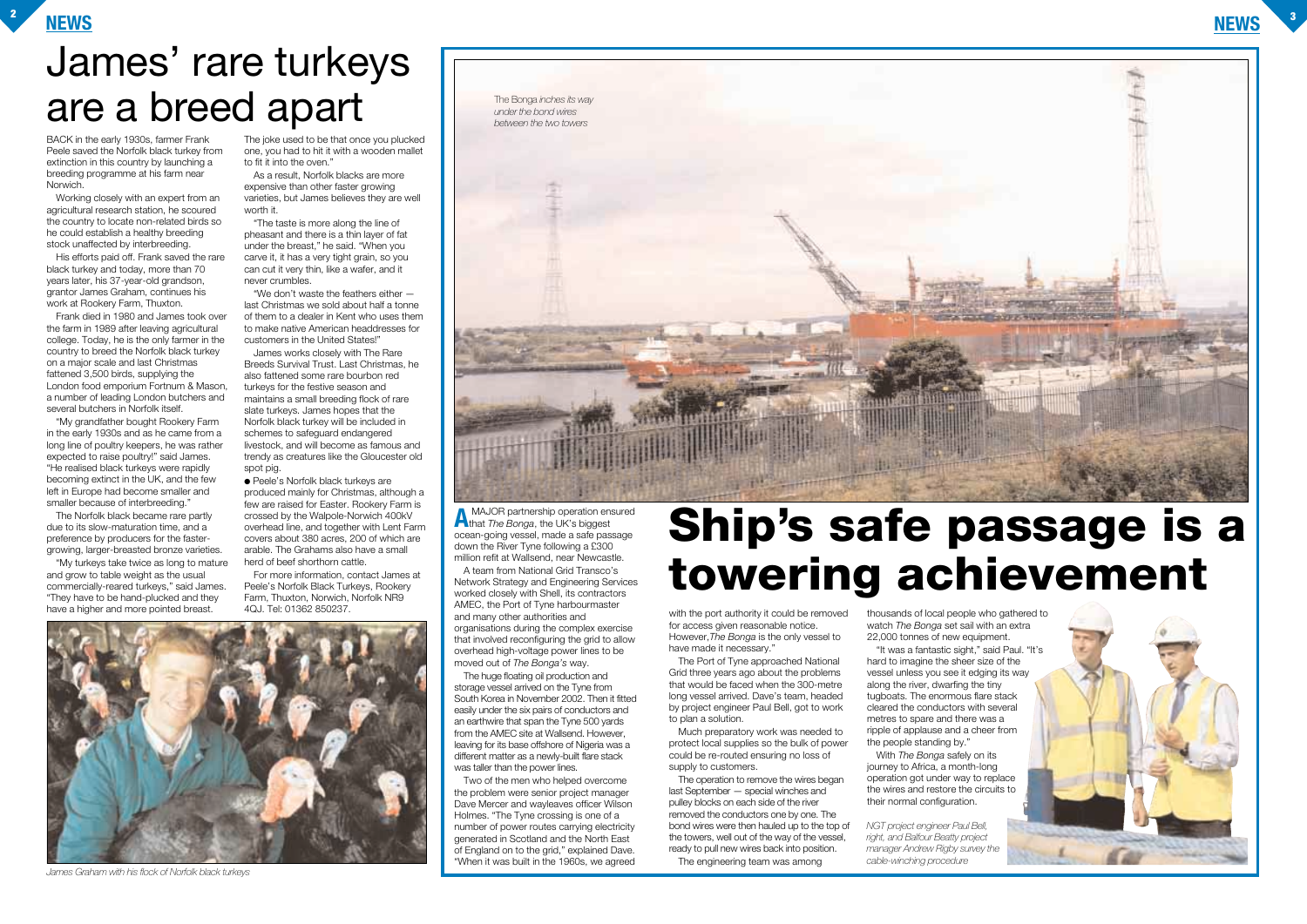#### **NEWS <sup>4</sup>**



**NATIONAL Grid Transco's new cable<br>tunnel from Hertfordshire to North** London has reached a major milestone.

Just before Christmas, all five new transformers reached the 400kV substations being built at Elstree and St John's Wood.

The monorail safety and maintenance system has been tested and installed in the tunnel and cable installation is due to start this spring. The scheme, known as The London Connection, was started in March 2000 and is expected to be completed in 2005.

Elstree substation buildings are now complete, and switchgear installation is expected to be finished by the middle of the year.

At St John's Wood, the substation has been built and switchgear installed, and all works are due for completion by 2005.

The three-metre diameter tunnel, construction of which was completed within a year, will house a 400kV electricity transmission cable circuit feeding London.

Running at an average depth of about 27 metres, the tunnel has been constructed to allow for a second 400kV circuit when demand for electricity increases further.

All the buildings have been designed to integrate in style with the local environment or to complement existing buildings in the vicinity, and National Grid Transco has taken into consideration comments from planning officers, local residents and businesses.

Along the 20km route, there are tunnel shaft access buildings in Elstree, Centennial



Park, Canons Corner, Colindale, Cricklewood, Kilburn and St John's Wood for maintenance and ventilation.

> **WORK** is progressing well on the new<br>2.4km Dartford 400kV cable tunnel. It forms part of a two-year, multi-million pound scheme to remove two 275kV circuits beneath the road deck of the west Dartford road tunnel, and install replacement 400kV circuits in a new tunnel.

The monorail, although in operation in other countries, is the first of its kind in the UK. It can travel at 2.5m per second, roughly five mph, and inspects the cabling by remote control. Should maintenance work be needed, staff can also use the monorail to transport themselves and equipment.

Cable installation will commence shortly and will be one of the longest 400kV circuits to be installed in Europe. Using cross-linked polyethylene insulation technology, this type of cable requires minimal maintenance.

By constructing a tunnel, most of the works have been carried out underground, were invisible and inaudible at ground level and minimised traffic disruption.

Jim Street, project manager for National Grid Transco, said: "This cable tunnel

represents a major investment by NGT to reinforce the network. At a cost of £200 million, the circuit will be feeding electricity to London. The tunnel has been designed to accommodate a second circuit in years to come to meet future demand."

North London wayleaves officer Brian Mead has been liaising closely with grantors along the route of the tunnel throughout the project. KBR was appointed as NGT's technical consultant and site representative. ABB is undertaking the St John's Wood substation and cable manufacturing and installation contract. The Elstree substation contract was awarded to Siemens. JMS built the tunnel and is in the process of completing the head houses. The £60 million XLPE cable and switchgear contract has been awarded to ABB.

> Once up and running, it will allow future maintenance without affecting traffic flow on London's orbital motorway network.

Civil engineering contractor AMEC brought in a specialist tunnel boring machine (TBM), for the drive beneath the Thames.

The 85-tonne machine, measuring 3.5 metres diameter by eight metres long, went into the ground at Littlebrook in Dartford, Kent, in August and, at full capacity, advanced towards Thurrock in Essex at more than 200 metres a week.

Both access shafts are now constructed and the tunnel drive was completed in February. The tunnel has an internal diameter of three metres and is 30-35 metres below ground level — 15 to 20 metres below the river bed.

National Grid Transco project manager Jim Street said construction of both shaft headhouses and the installation of mechanical and electrical services will take until July. After that, cable installation will



"A main feature of the project is the geology," said Jim. "Being so close to the River Thames, the tunnel was constructed well below the level of the local water table — so the whole construction operation had to be watertight as the ground water tried to force a path into the TBM and the tunnel.

"Secondly, we had to tunnel through ground that was all chalk. The chalk when cut by the TBM and mixed with all the

natural water, became a toothpaste-like material — you can imagine the difficulties we had in dealing and disposing of this. It was stockpiled on site at Littlebrook and transferred daily by sealed wagons to a local registered tip in Essex able to accommodate the high moisture content."

begin and final commissioning is scheduled for April 2005. *The TBM goes into the ground at Littlebrook*

> AMEC's tunnel construction contract is worth £16 million while the £10 million cable and switchgear contract has been awarded to ABB. Babtie is NGT's technical consultant and site representative. Franklin and Andrews are cost consultants.

## **A brush with toothpaste under the Thames**

## **London project takes major step**

#### There's light at the end of the tunnels…

*Steady as she goes… the transformer reaches St John's Wood substation*



*The transformer goes in through the gates watched by its police escort*

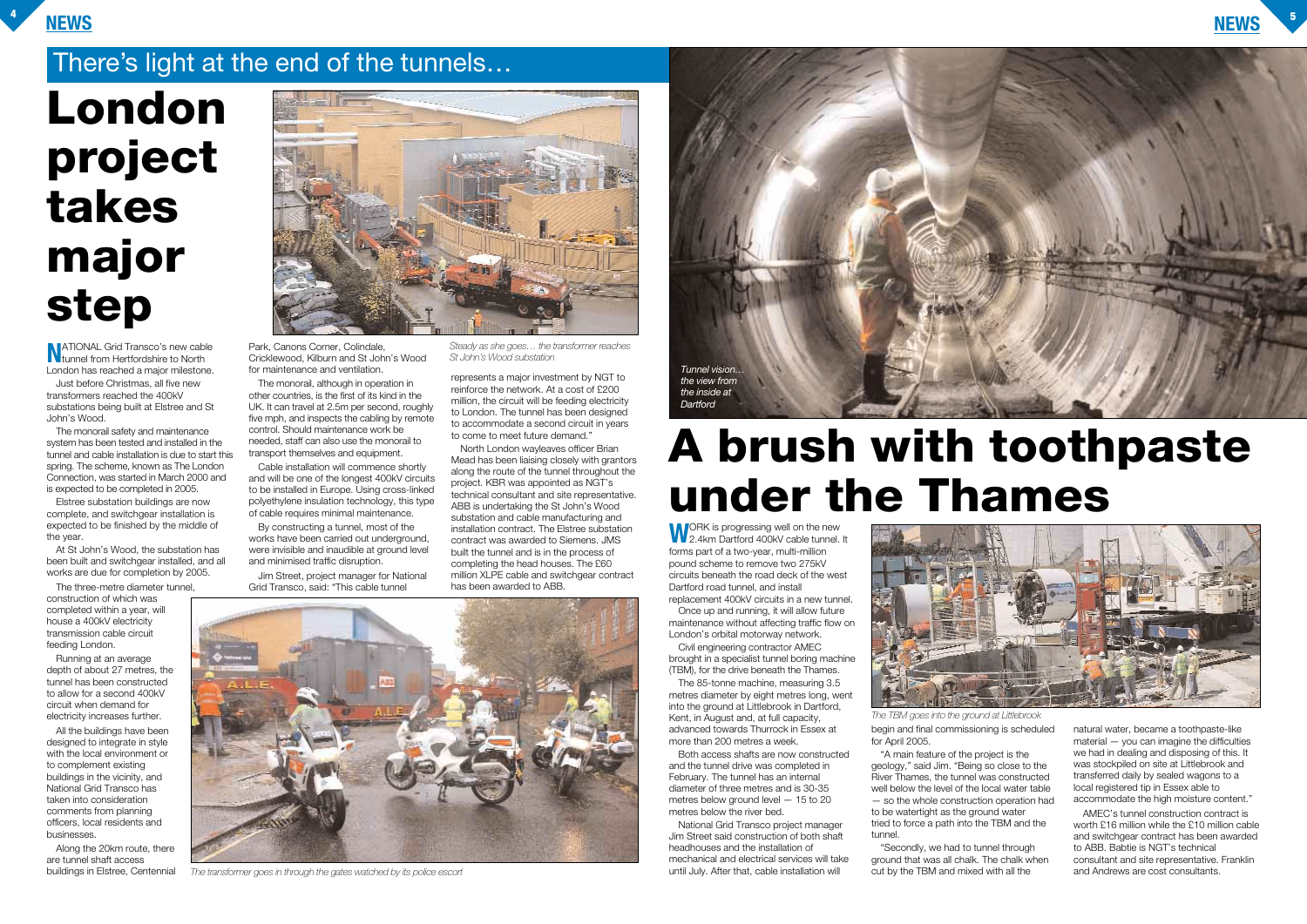#### **FEATURES <sup>6</sup>**

### Crops with a difference give farmers a whole new outlook on life...

#### **FEATURES <sup>7</sup>**

**THERE** can't be many of our grantors who have received an unexpected visit from the drugs squad.

But it happened to the West family of Hillcroft Farm near Battle when they introduced a new crop to join the wheat, oilseed rape and peas grown on their 240-hectare farm.

The crop they planted was hemp, a very misunderstood member of the vegetable kingdom that for years caused a raging debate over the distinction between industrial hemp and marijuana.

Hemp is actually cannabis grown specifically for industrial use and thus contains very low levels of cannabinoids (THC). In other words, it has a virtually zero drug content it has been said that you would have to smoke at least a field of the stuff even to get a smile!

Bob, 35, farms alongside his brother Steve, 30, and father Will, 60, and the farm has been a family business since it was bought in 1948 by Will's father. Their land is crossed by the Dungeness-Ninfield 400kV overhead line.

**GRANTOR Simon Tunnard was intrigued**<br>When he read an article about ginseng in *The Economist* more than 10 years ago.

> Hemp prohibition in Britain was lifted in 1993, and the Wests began production in 2001 when it became more profitable to grow than flax, under the subsidies available through the Integrated Administration and Control System (IACS).

> "We had a real disaster with our first crop," said Bob. "It was harvested in the wrong way and was ruined. We had better luck the following year, and a good year in 2003, when we grew about 140 acres. It's an amazingly quickgrowing crop. We plant at the beginning of May and cut it during the last week of July when it's about 12 feet tall."

The West family sell their hemp to Hemcore, the UK's largest grower and processor of hemp. The company, which has been trading



for more than 10 years, has a factory in Essex which processes the whole hemp plant and separates the stem into fibre and core. This core or pith produces Hemcore horse bedding and the fibre is sold into Europe's paper, automotive and insulation industries.

"Strange to think that some of our hemp ends up in car door panels!" said Bob.

"It reported that ginseng, the plant commonly used in Chinese medicine, was worth more than its weight in gold," he said. "That, of course, was something of an exaggeration — but there was a glimmer of truth in it."

> ● For more information, visit www.euroginseng.co.uk

Simon, who runs Stratton Farm at Biggleswade in Bedfordshire, remained interested in the subject and nine years ago, attended a conference in Vancouver on ginseng production.

Today, he is the only commercial UK producer of ginseng and a member of Euro Ginseng, a collaboration of European growers who collectively can supply the largest companies.

Stratton Farm has been in Simon's family since the 1940s and originally supplied vegetables for the family's stall at Covent Garden. Today, the 250-acre farm — which is crossed by the Cottam-Wymondley 400kV overhead line — grows combinable crops such as wheat, barley and beans.

"Years ago, the writing was on the wall that a farm this size simply wasn't a viable proposition," said Simon. "I realised we had to diversify so, nine years ago, I decided to give two and half acres over to ginseng production."

It was a brave decision —

ginseng plants take four years to reach maturity, so there would be no income until the first roots could be harvested.

#### There's more to farming than **About hemp** growing food

As the plant's natural environment is forest, Simon initially erected a seven-foot canopy to represent the shade cover of forest leaves and used straw mulch to take the place of leaf litter. Since then, he has planted hybrid poplar trees to mimic the ideal growing conditions.

> $\bullet$  Hemp is one of the most useful plants known  $-$  it is used to make paper, textiles, building materials, food, medicine, paint, detergent, varnish, oil, ink and fuel. ● Hemp uses the sun more efficiently than virtually any other plant and can be grown in nearly any climate and soil.

• The earliest known woven fabric was apparently of hemp, which began to be worked between 8,000-7,000 BC.

• The word canvas is derived from cannabis. In the Middle Ages in England, thousands of acres were grown to produce the fibre for all the sails and rigging of the sailing fleet. It took 200 acres to fit out one ship.

As part of Euro Ginseng — which includes growers from Holland, Germany and Switzerland — Simon sends the raw material in a transit van to Holland where it is

> ● Hemp seed is far more nutritious than even soya bean. ● Hemp grows well without herbicides, fungicides or pesticides.

processed into capsules, ointment and other products like shampoo and body lotion.

● The genus name of ginseng "Panax" is derived from the Greek pan (all) akos (cure), meaning cure-all. This alone tells you a lot about this herb — no single herb can be considered a panacea but ginseng comes close to it.

"The finished product is returned to me so that I can sell it by mail order direct to my customers," said Simon. "I couldn't do the processing myself… just the machine needed to dry the ginseng root costs £100,000. Together we can supply demand, but independently we are able to treat customers as individuals."

● Ginseng is native to deciduous woodland in the mountainous area of north eastern China, Korea and far eastern regions of Russia. Vast acreages are also under cultivation in North America and Canada.

Ginseng root can live for literally hundreds of years, and the older it is, the more potent it becomes. Simon harvests after four years,

and a continuous seed planting operation ensures future supplies. "Last year was dismal," he said. "The lack of rain meant that everything got too dry. But the roots survived and will produce a crop this year."

Growing ginseng not only requires considerable patience, it's also hard work — Simon's two and half acres of ginseng all has to be hand-weeded.

But while there may not be gold in them thar fields, he said, the ginseng proved itself to be a useful source to supplement the farm's income despite all the waiting and the effort.

**FOOTNOTE:** In case you are

"You can't blame the police," said Bob. "They had just had a major drugs raid in Hastings and when someone took a sample of hemp from our field into the local police station, they had to investigate. Hemp does look very similar to cannabis!" *stage*

wondering…. yes, Simon and his wife do both take ginseng themselves, and their two children have used ginseng ointment which can help alleviate skin conditions.

A NEW National Non-Food Crops Centre (NNFCC) has been opened to raise awareness among industry, scientists and farmers of the developing opportunities of non-food uses of crops.

It will be a centre of excellence that for the first time unites all the work on non-food crops taking place across the UK.

The York-based centre will also play an important role in helping to tackle climate change through the use of developing energy crops and renewable products.

Non-food crops from hemp to oilseed rape can be used to make car parts, lubricants, beauty creams, green fuel and starch-based plastics. • For more information, visit www.nnfcc.co.uk

ANOTHER 17,200 farmers and farm workers left the agricultural industry in England in the 12 months to June 2003, despite improvements in farm income and the fight by producers to stay in business.

The total job losses — revealed by the Department for Environment, Food and Rural Affairs (Defra) represented a fall of 4.6 per cent in the workforce.

The National Farmers Union said the figures demonstrated just how incredibly tough it has been for the industry and that the future is still precarious.

Many farmers have recently broadened their horizons and looked beyond the fields for additional ventures to earn a living wage.

The NFU says that more than 150 non-farming occupations are carried out by farmers. They include tourism, on-site production of dairy produce, provision of IT and conference facilities, and even leisure activities such as llama trekking.

If YOU are a National Grid Transco grantor who has diversified successfully, why not share your experiences with others. Write to Gridline, Papers Publishing, Stirling House, College Road, Cheltenham, Glos GL53 7HY or e-mail john@paperspublishing.co.uk

### Workers still leaving the industry

● It produces more pulp per acre than timber and can be used for every quality of paper. It can also be recycled more times. Until 1883, more than 75 per cent of the world's paper was made from hemp fibre. Hemp paper more than 1,500 years old has been found,

#### **About ginseng**

● It is the most famous Chinese herb, and has been used for 7,000 years to boost energy, sharpen the mind, reduce stress, treat impotence and extend life. Other traditional uses include: to enhance the immune system, control blood pressure, regulate blood sugar levels, strengthen the cardiovascular system and alleviate symptoms of the menopause.

● The ginseng plant grows only two to three inches in the first year, finally reaching up to two feet by the fourth year.

● Korean and American ginseng are different in that Korean is hotter and more associated with extra energy. The American variety is more cooling and therefore more appropriate for stress and high blood pressure.

## **Hemp comes in from the cold**

## **G for ginseng – and gold**



*Bob West in front of a consignment of hemp. Inset: at the growing*

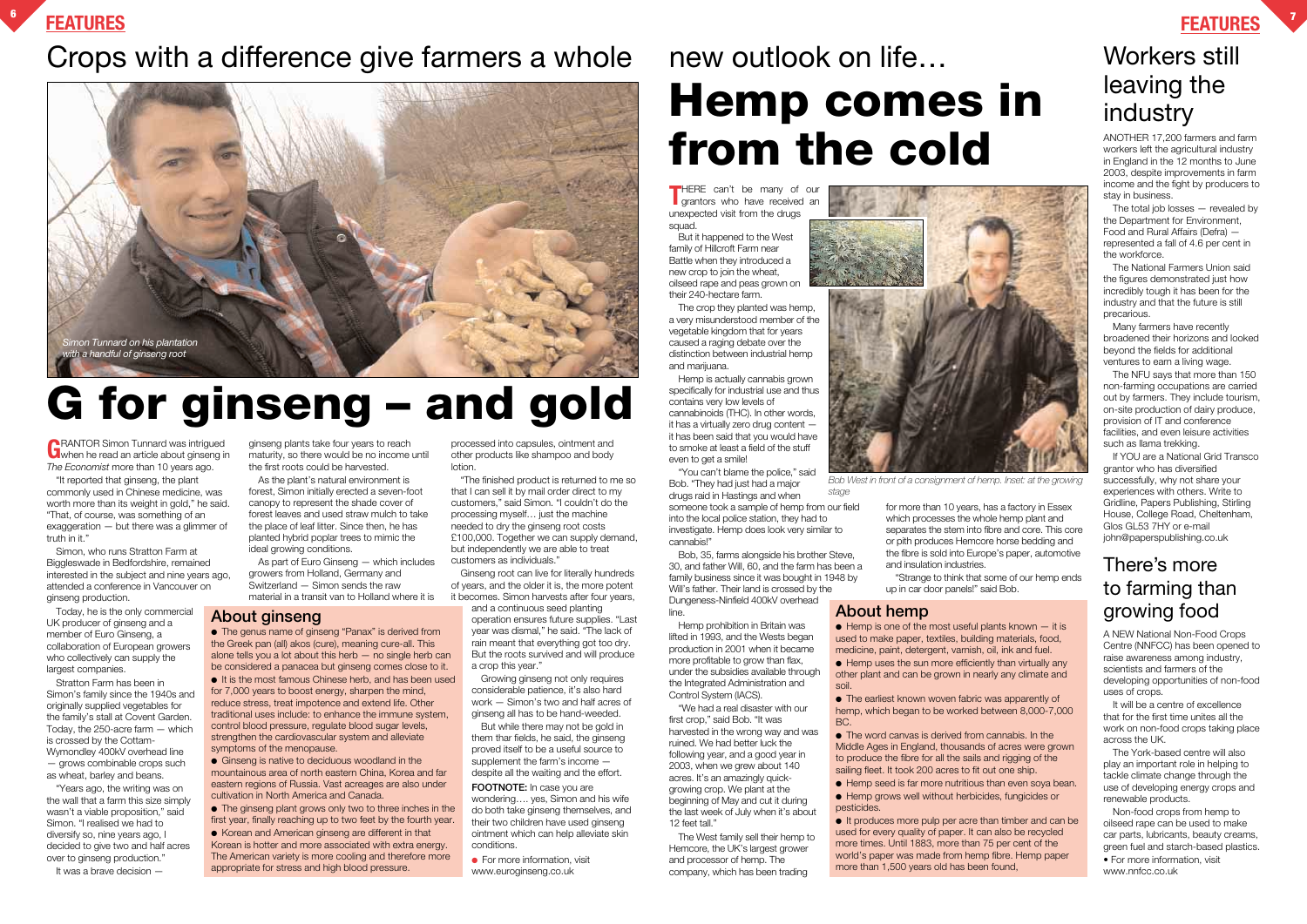





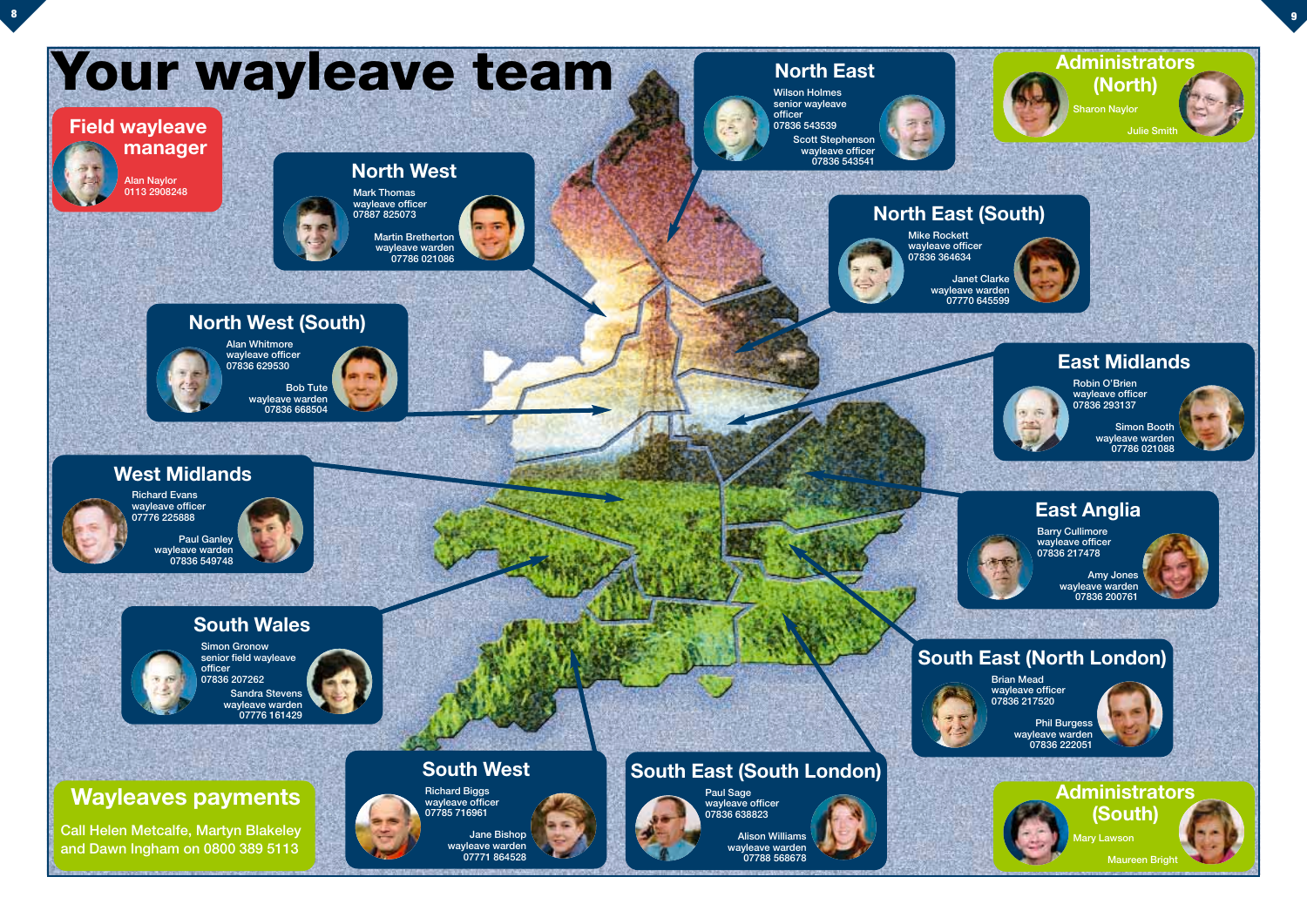### **NEWS <sup>10</sup> NEWS <sup>11</sup> Skelton's grand opening**

**CONSERVATIONIST** and environment David Bellamy has launched a new state-of-the-art environmental education centre at Skelton Grange, Leeds.

The £600,000 development — kickstarted by National Grid Transco funding secures Skelton Grange's role as a focal point for sustainable development education both for children and adults in West Yorkshire.

"You don't know how lucky you are," David told guests at the official opening. "This should act as a spawning ground for a new generation of Magnus Pykes and David Attenboroughs, and is a fantastic opportunity for children in this area.

"I've opened many of these centres up and down the country and they just keep getting better and better."

Skelton Grange, one of National Grid Transco's 12 strong network of environmental education centres, is managed by the UK's largest conservation charity BTCV and is supported by Leeds City Council.

This summer it welcomed its 50,000th visitor and reinforced its reputation as a leading centre for excellence and innovation with children and career training.

Previously housed in a portable building close to Skelton Grange substation, the centre is now operating in a

building that is a showcase for sustainable development, featuring the best in ecofriendly design and technology.

**NATIONAL Grid Transco plans to invest<br>
£5 million over the next three years** developing its environmental centre education network.

When the need for a new building was identified, National Grid Transco provided £140,000 towards the project and the initial feasibility study.

Here is where the money is going: ● £580,000 will be spent on a new centre

● £220,000 will fund the refurbishment of **Ninfield**

- £100,000 will go on new
- accommodation for **West Boldon**
- $\bullet$  £120,000 will be spent on new facilities at **Bramley Frith**
- £150,000 will pay for new facilities at **Iver**
- A further £1 million is earmarked for

The project later attracted £290,000 of Lottery funding, and there was further financial backing from WREN, Clearskies, The Energy Saving Trust and Yorkshire Water. The building was designed

by Queen's Award-winning architects Leeds Environmental Design Associates, and its "green" features include sunconverting photo-voltaic energy cells on the roof, a wind turbine, a heat pump capturing heat from a nearby 275kV underground power cable, rainwater for the toilets and floor and roof insulation made from grass-cuttings.

The centre — which gained coveted Eco-centre status in 2002 — has two classrooms, four office/meeting rooms and a workshop. There is also a pond-themed conservatory area that helps bring the outside environment inside the building.

National Grid Transco's group corporate affairs director Ruth Thompson said that the new centre provided a wonderful chance for children to explore environmental issues.

"It also shows what can be achieved when business and charities work in partnership together," she told guests.

**Iver:** Iver is also to have new toilet facilities including infra-red sensors. An extension to the centre building will include a meeting room. Work is expected to start in the spring.



Once again, National Grid Transco was a main sponsor of the event where the quality of the ploughing matched the glorious weather.

More than 160 competitors fought for top honours and these went to two Yorkshiremen — 46-year-old farmer John Hill and Simon Witty, a 27-yearold freelance agricultural mechanic who won the conventional ploughing

Almost half of that will be used on new building or refurbishment projects that will allow the centres to meet the rising demand for the highest standards in education in environmental and sustainable development.

building for **Canterbury**

development of other centres. **Canterbury:** Construction of the new building is planned to start this year and will take approximately six months. It will provide 2/3 classrooms, a viewing area, a foyer, a library, a resource room, offices and toilets on a lakeside site.

The building will be timber-framed and timber-clad, and elevated on steel tube piles





recycled from North Sea gas pipes, and a recycled steel deck to overcome flooding risks.

● DIARY NOTE: This year's British National championships will be held at South Stoke, near Reading, Berkshire, on October 9 and 10. The 51st World Ploughing Contest is on September 3 and 4 at Ballykelly, Limavady, Co Londonderry, Northern Ireland.



The centre will incorporate environmentally-friendly features,

including natural ventilation and lighting. Additional energy and resource-saving measures will be included, such as daylight sensor control of artificial lighting, rainwater harvesting for toilet flushing and infra-red sensor-controlled taps.

**Ninfield:** The refurbishment scheme will include two new classrooms. The building will meet all school building regulations.Windows and doors are being

replaced with ones that meet the latest thermal performance standards and there will be a new glazed porch to provide a covered area. An outside demonstration area will also be developed.

Rainwater will be collected for toilet flushing and improved accessible toilet and shower facilities will be provided. Work is expected to last four months.

**West Boldon:** Developments will allow the centre team to move from a Portakabin into the National Grid Transco site office and workshop. Refurbishment will provide two classrooms, a library and resource room, a foyer and display area, cloakrooms and toilets, staff offices and rest room.

**Bramley Frith:** Work is due to start this year to install new toilets, a staff shower, a secure store for bags and coats, a covered boot washing and storage area and a sheltered walkway to the centre. Rainwater will be collected for use in the centre garden, and infra-red sensorcontrolled taps and toilet flushing will reduce water consumption.

### **Network spending boost**

MORE than 27,000 visitors flocked to the 53rd British National Ploughing championships at Brougham near Penrith in Cumbria to see the country's leading ploughmen in action.

championship and reversible

ploughing championship respectively. Simon was keeping success in the family — his brother James won the 2002 British reversible championships and went on to take the World Reversible Ploughing Championship title in Canada last August. Now Simon has the opportunity of becoming the third world champ in his family, following James and their father

Graeme.

James, 24, had to withdraw from the British championships because a docker's strike left his plough stranded on



a Canadian quayside after the world event. John's victory puts him back on track

for the World Conventional championship title that has so far eluded him. A former triple world reversible ploughing champion, John returned to conventional ploughing only last year and had not ploughed in that class for 12 years. His success at Brougham was his 11th national title.

John, who runs a mixed dairy and arable 280-acre farm at Hoylandswaine near Sheffield, and Simon, who helps to run the family farm of 650 arable acres at East Lutton, near Malton, will now plough for England at the 2004 World Ploughing Contest in Northern Ireland. It will be quite an occasion — the last time a Witty and a Hill ploughed for England was 1993 when John and Simon's father Graeme ploughed in Sweden.

Visit www.ploughmen.co.uk for the full results.

### John and Simon take top honours









*environmental centre network newsletter, has been relaunched to keep readers up-to-date with developments. If you would like to receive future issues of* enbrief*, call Joan Dunstan on 01242 260046, fax 01242 584425 or email joan@ paperspublishing.*

*co.uk*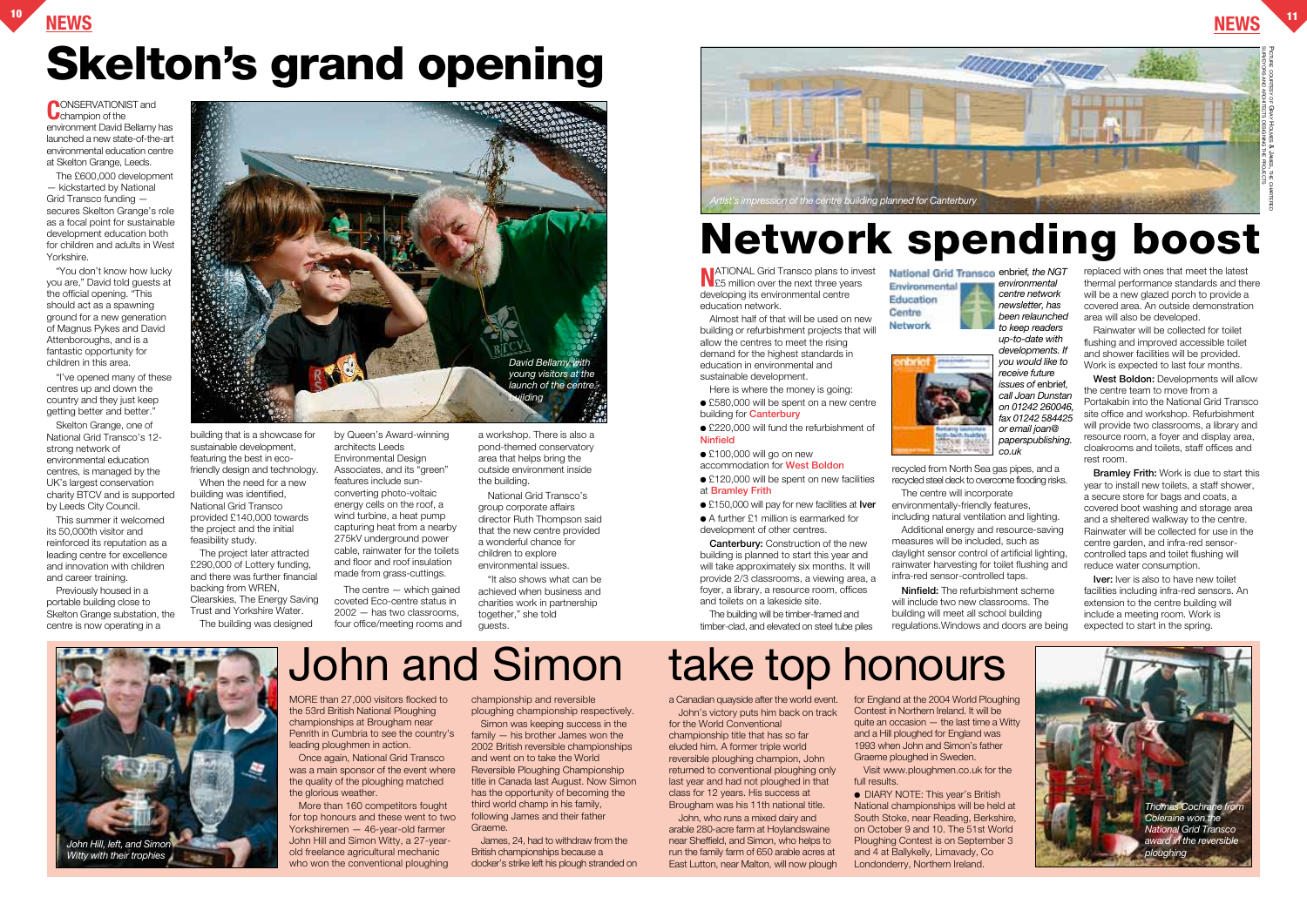**THE LAND and Development**<br>
Group has welcomed two new field staff to represent wayleaves in the South West.

 $\bullet$  Richard has amassed a wide variety of experience since leaving school and has already spent 15 years with National Grid.

Wayleave officer Richard Biggs and wayleave warden Jane Bishop cover an area stretching from St Austell in Cornwall to Southampton in Hampshire and Iron Acton in Gloucestershire. They are based in Taunton, Somerset.

"I have always enjoyed the great outdoors and meeting people, so it is great to have the opportunity to combine these interests in the wayleave function," he said.

Richard was born and brought up in Dorset. He joined National Grid as a craft attendant at Melksham substation, and was later seconded to the commercial department as a stores stock controller in Andover.

● Jane is a country girl through and through. Born and bred in

He moved to Bristol in a similar role before joining business services as a contract administrator in 1994. He later became a business services assistant until 2001 when he moved to National Grid's HQ at Coventry to take up a planning and performance role with the company's United Kingdom Electricity Services (UKES) department.

"I gained a good grounding in the engineering side of the business, so it's rewarding to take that knowledge out into the field," said Richard.

Richard and his wife Heather live at Gastard in Wiltshire and have teenage twin girls and a young son. When busy family life allows, he enjoys DIY and walking the dog.

Somerset, she has close links with the rural community and is enjoying the challenge of building strong business relationships with grantors.

She lives in the village of Bicknoller at the foot of the Quantock Hills and her favourite pastime is riding her two horses.

Jane, 33, left school to take a diploma in business and financial administration at Taunton College. She joined design and quotes with Transco in 1997. This later became Transco Connections and more recently Fulcrum Connections.

> In 1989. Roger transferred to the National Grid Company as regional surveyor for the North of England, based at the Roseneath offices in Stockport, Cheshire. Five years later he moved to National Grid's Coventry HQ as senior estates surveyor in the Planning and Environment Department.

Fulcrum Connections provides gas connection services to the national pipeline infrastructure on behalf of National Grid Transco, undertaking some 200,000 new connections and alterations a year for domestic and industrial customers.

As non-domestic site surveyor, Jane's role with Fulcrum involved dealing with daily enquiries.

As a wayleave warden, she is still able to enjoy customer contact. "But it's even more rewarding now as I am dealing with individual landowners and farmers, rather than big corporations," she said. "Hopefully a lifetime of rural links will stand me in good stead for the future."

MEANWHILE… the Group's consents and acquisitions surveyor Roger Rose has retired and moved to a new challenge in the North West.

**MIKE FORD'S colleagues got used to him turning up for work at the NGT** offices at Northallerton along with baskets of pigeons. Mike, 60, who retired recently after nearly 39 years service, most of them in wayleaves, was helping out an elderly neighbour by releasing his 18 pigeons for him.

Roger, 53, served the electricity industry for almost 30 years, but is now broadening his horizons by setting up his own independent company of chartered surveyors, valuers and property consultants.

"I have thoroughly enjoyed my time with the company, and my working relationship with wayleave, engineering and other staff. But I still have plenty of years left to make good use of the skills acquired over the years and I look forward to setting up my own business," he said.

ash disposal and landscape schemes at power stations.

Roger's role involved acquiring land for network reinforcement, easements for overseas

He and his wife Liz, who live near Harrogate and have a son, daughter and grandson, plan to visit their caravan over the border in Dumfries and Galloway, and look forward to having more time for walking and travelling.

interconnections, advice on operational property matters as well as negotiations for permanent easements relating to underground cables and overhead lines.

Birmingham born and bred, Roger

graduated

- with a BA in
- Planning and **Urban**
- Studies, and
- later became a
- Fellow of the
- Royal
- 
- 

Institution of Chartered Surveyors, and a Fellow of the Institute of Revenues Rating and Valuation.

He joined the Central Electricity Generating Board in 1975 as area estates

and wayleaves officer based in Birmingham, later moving to Manchester as head of estate management.

Roger is married to Elizabeth and in his spare time, enjoys golf and horse riding.

THE wayleave team in the north has welcomed a new member to the fold, administrator Julie Smith.

Julie has worked in the electricity supply industry for about 15 years, and met her husband Ashley when they were both working for the Central Electricity Generating Board at Burymead House in Guildford.

She is delighted to join the wayleave team and said: "I had been seconded to various departments for a while so I was really pleased to get a permanent post here . It's the department I would have picked above all others."

Julie hails from Surrey and joined Burymead House as a clerical assistant in the facilities department. She met Ashley, a civil engineer, and in 1991 the couple wed after moving to Hookstone Park in Harrogate.

Julie worked in the drawing office there, until transferring to Thorpe Park in Leeds.

Drawing management later became part of asset strategy and the function was moved to Coventry. Julie's family commitments — the couple have a seven-year-old son and a fouryear-old daughter — made it impossible for her to go, and that's when she went on secondment.

The old chap could no longer drive, so his son would drop off the pigeons at my house at 7am just before I left for the 40 miles drive to the office at Northallerton," he explained. "I'd leave the birds in the car until 9am when I'd pop out to the car park to release them  $$ much to the amusement of my colleagues. During the season, I would be out there with pigeons four mornings a week!"

Mike was born and bred in Yorkshire and joined CEGB after leaving Askham Bryan Agricultural College in York in 1965. He began his career as an assistant wayleave officer in the North East, based at Leeds, moving over to the Estates Section in 1971. For the next 15 years, he worked on

In 1986, Mike was back in wayleaves, working on new overhead line projects in Lincolnshire and east Yorkshire, along with major refurbishment schemes in Cheshire and Lancashire.

For the past four years, he has been involved with the construction of the northern section of the second Yorkshire line linking Teesside with York.

Mike has a keen interest in everything to do with agriculture and forestry and is anxious to "stay in touch". When he's not doing that, he has plenty of other plans for the future.





Mike collects books — among other things — and is interested in anything to do with shipping — particularly 19th century coastal trading ships that were used extensively by the farming fraternity to transport crops.

He is also a frequent passenger on the *Waverley*, the world's last sea-going paddle steam cruiser.

### We say hello… and farewell…

## **Two fresh faces in the South West**

### … and Julie joins north team

**ACCES** 

## **Travel time for Mike**



### Roger rises to new challenge

*Above: Mike Ford with grantor John Calvert, a dairy farmer at Crathorne near Northallerton, North Yorks. Inset left: Roger Rose on the golf course*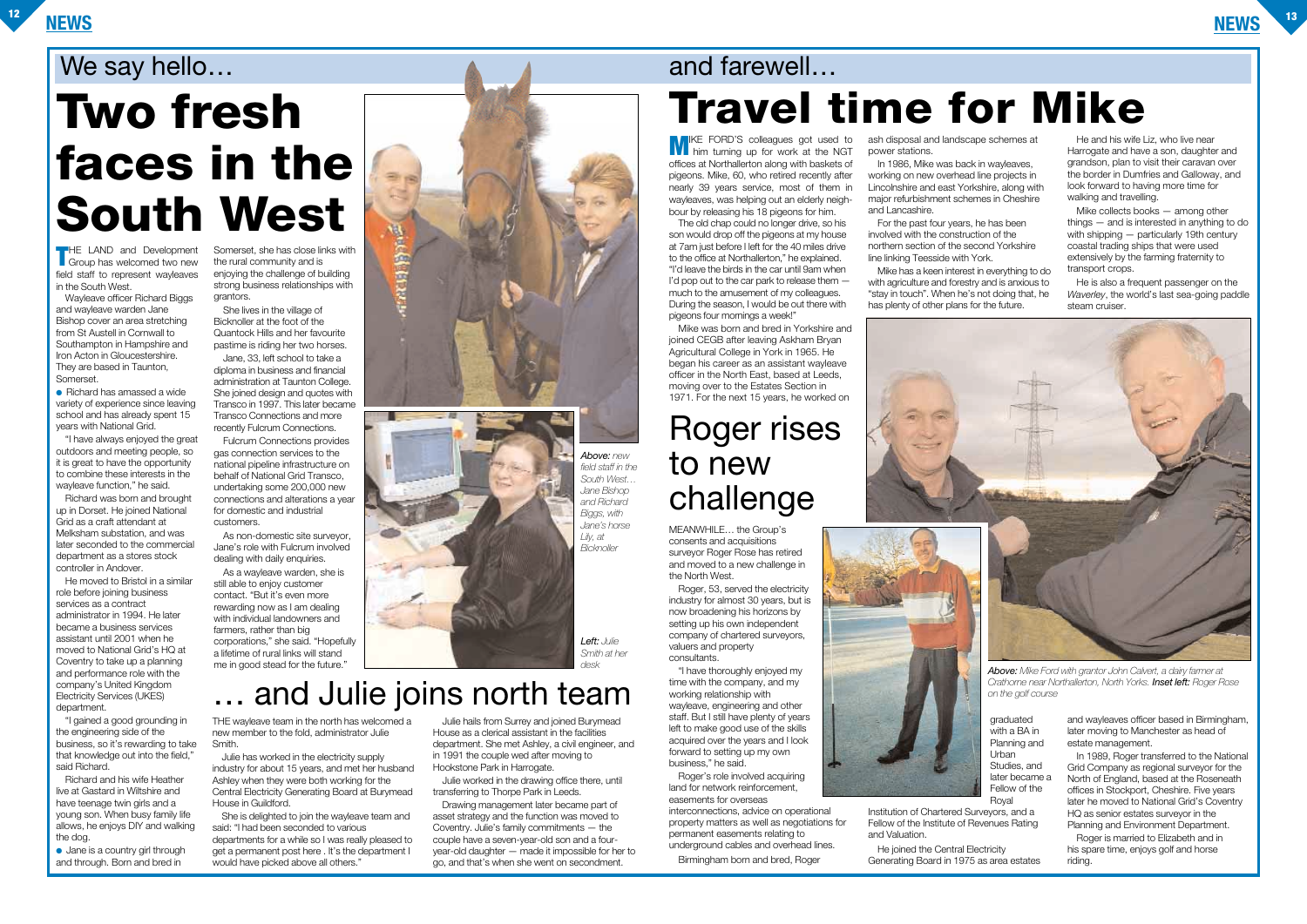THINKING about replacing an electric motor, or buying a new one?… then specify an energyefficient motor, advises the FEC.

Electric motors account for over 65 per cent of the energy used in industry, but we seldom question whether they have been chosen with energy efficiency in mind.

"In fact, they are generally quite efficient, converting about 85-95 per cent of electricity input into useful power," said the FEC's Andrew Kneeshaw. "However, there are differences in efficiencies between designs and manufacturers have started to focus on improving this.

"The latest high-efficiency motors are little more expensive than standard ones. Improvements of 2-3 per cent in efficiency do not look dramatic on paper; however, when a motor can consume its capital

cost in just 40 days of continuous operation, this small percentage can be significant. "For example, an 11kW motor

costing £500 can consume £50,000 of electricity in its useful life. Saving three per cent of this gives a £1,500 lifetime saving."

> ● If you would like more information about energy efficient motors, contact Andrew at the FEC.





| for a total of 12,500hrs |                    |  |  |  |
|--------------------------|--------------------|--|--|--|
| ten                      | 100W high pressure |  |  |  |
| <u>ing</u>               | sodium fitting     |  |  |  |
| .00                      | £50.00             |  |  |  |
| .50                      | £62.50             |  |  |  |
| .50                      | £0.00              |  |  |  |
| .50                      | £112.50            |  |  |  |

However, said Andrew, it's rarely worth throwing away perfectly good motors just to upgrade to an energy-efficient design — the payback would not be quick enough. The important thing is to specify an energy-efficient motor when a motor has to be replaced, or a new one is required.

He added: "The decision to rewind or replace a motor is also affected. Even with the best rewind, the efficiency of a motor will fall by 0.5 -1 per cent. And as the rewind will cost 75 per cent of the cost of a replacement motor, the economics of

replacing rather than rewinding start to look good.

● Good airflow is important for refrigeration heat exchangers and ventilation systems. Dirt build-up in refrigeration coils inhibits the heat dispersion characteristics of the fins and condensing efficiency is reduced — so clean them!

● Similarly, dirt on fan blades lowers

air handling efficiency and increases the load on the motor, resulting in overheating and reduced motor life. Where fan outlets are fitted with guards, these soon clog up with dirt reducing the effectiveness of a ventilation system. ● Dirt can cling to light bulbs and

"Take an 11kW motor running 4,000 hours a year, and where the difference in rewind and replacement costs is £115. A 3.5 per cent difference in efficiency would pay for the extra cost of a new motor in about a year."

#### **FEATURES <sup>14</sup> FEATURES**

Latest electric motors are more efficient

## **Shedding new light on saving energy**

**INCREASINGLY** people are recognising the<br>importance of lighting to provide a good working **NCREASINGLY people are recognising the** environment and are reaping the benefits of installing lighting that can run efficiently over the lifetime of the building.

farm energ centre

**ENERGY auditing and brokering, energy efficiency planning and product testing and evaluation are just some of the many activities covered by the Farm Energy Centre (FEC).**

**It is the UK's leading source of information on the application of energy-based techniques in farming and horticulture and the FEC works with farmers, utilities — including National Grid Transco research institutes and manufacturers providing expertise on energy applications and efficiency. For more information about the work of the FEC, visit www.farmenergy.com. If you would like to know more about any of the issues featured on these pages, contact the FEC at Stoneleigh Park, Kenilworth, Warwickshire CV8 2LS. Tel: 024 7669 6512 or e-mail: info@farmenergy.com Use the same numbers to obtain a list of FEC**

- Some factors in designing a lighting scheme are:
- What lighting level is required?
- How even does the light distribution have to be?
- Is the colour appearance under the lamps important?
- How dusty and damp is the location?
- Where are the fittings going to be installed?
- 

**publications, including technical guides, and technical notes.**

A SPOT of spring cleaning could save you money.

Dirt can play havoc with the effectiveness of energy-using equipment, so cleaning refrigeration coils, light fittings and fans is a costeffective way of cutting energy use. Here's some advice:

● a potato store in the Cotswolds from a village supply — costs started at £25,000, but the FEC got these down to £6,500.

● a redeveloped pig farm near Rugby — the first quote of £10,612 was reduced to £4,929.

• a large new crop storage complex near Oxford — the electricity company specified a 500kVA ground mounted substation for "starting current reasons". This was reduced to a 200kVA pole mount, saving £13,000.

fittings. While dust can be blown off, ingrained dirt might need a detergent solution. But remember — the electricity supply to the equipment should be isolated and only switched back on when the equipment is thoroughly dry. Avoid letting water enter enclosed areas where electric terminations are found.

"However," says Stephen Bettany from the FEC, "many agricultural buildings suffer from poor lighting in terms of low lighting levels (typically around 20 lux), inappropriate light fittings and installations that are expensive to run and are difficult to maintain."

One of the reasons we put up with poor lighting, he says, is the eye's ability to adapt.

● use a competent electrician to specify and fit the required generator, changeover and safety equipment

Lighting illuminance levels are measured in lux and *table 1* shows the huge variance in lighting levels that the eye can adapt to.

● don't connect small portable generators designed for independent use to your mains wiring

● ensure that the flexible connection cable from a tractor-mounted generator is in good repair and is fitted with a "female" plug for connection to the fixed wiring

The practical problem is to decide how much light is required to perform a task easily and in comfort. Historically lighting levels in agricultural buildings have been very low, and even today the published recommendations are considerably lower than for many commercial and industrial

applications.

"The level of lighting should take into consideration safety, so that hazards are visible, the work that has to be carried out and the effect on the contents of the building, particularly where animals are housed," said Stephen.

"When we design lighting schemes we need a lot of information from the client before we can advise on the most cost effective solution. The list below highlights just some of the factors that need consideration. While we can advise on many of these factors a lot boils down to personal preference including the level of lighting, which is

very subjective.'

● What colour are the surfaces? Light-coloured surfaces reflect light which can reduce the number of fittings required.

● What is the shape and size of the building and any internal obstructions?

This information enables the FEC to choose appropriate lamps and fittings and with the aid of a sophisticated computer programme advisers can produce a contour graph that shows the

Choosing the right lamp and fitting is important in terms of energy efficiency and the longevity of the lamps and fittings. The example in *table 2* shows the difference in costs between buying a cheap high-energy-use fitting and a more robust energy-efficient fitting. The 100W high pressure sodium fitting will give about the same light output as the 500W tungsten halogen. The FEC can advise on most aspects of lighting. Simple lighting designs are free while more complex/larger schemes are charged for on a time basis. Email stephen@farmenergy.com for more

**Table 2 500W tungster halogen fitti** Capital cost **25.** Running costs at 5p/kWh £312. Lamp replacement cost £6 **Total 5 year cost £323.50 £112.50**  *design* **Costs over five years, operating** 

FARMERS are frequently horrified by electricity supply quotations from electricity companies. Fortunately, sound advice is at hand.

"Time after time we have helped grantors drive down the cost of new or upgraded electricity supplies," said Andrew Kneeshaw of FEC.

"Electricity companies often don't understand the customer's needs and simply oversize."

Andrew highlighted typical examples:

> uniformity of the design. *Sodium lamps are cheaper to run than tungsten halogen*

Costs for the FEC electricity supply, planning and negotiation service are reasonable and the initial assessment is free. For more information, call Andrew on 024 7669 6512.

**ONE of the many services offered by the FEC is computerised lighting design and the supply of high-quality light fittings for agriculture. Here we cast some light on the subject…**

| Table 1                  | Lux    |
|--------------------------|--------|
| <b>Bright sunlight</b>   | 80,000 |
| Overcast day, outdoors   | 5,000  |
| 'Bad light stops play'   | 1,000  |
| Modern office or factory | 500    |
| Side road lighting       | 5      |
| Moonlight                | 0.2    |
| Clear starlit night      | 0.02   |
|                          |        |



#### Get good advice



*In the long run, it can be cheaper to replace motors than overhaul them*



### Clean up to cut the bills



#### Don't generate danger

A CABLE jointer almost lost his life recently because of the careless connection of a standby generator on a farm.

So please remember, if you are going to use a standby generator, it MUST be fitted with an approved changeover switch.

Points to consider with standby generators are:

● maintain fixed and tractor-mounted generators regularly, running them onload at least once a month to ensure they will operate when required.

If you are in any doubt about any electrical safety issues contact your local distribution company.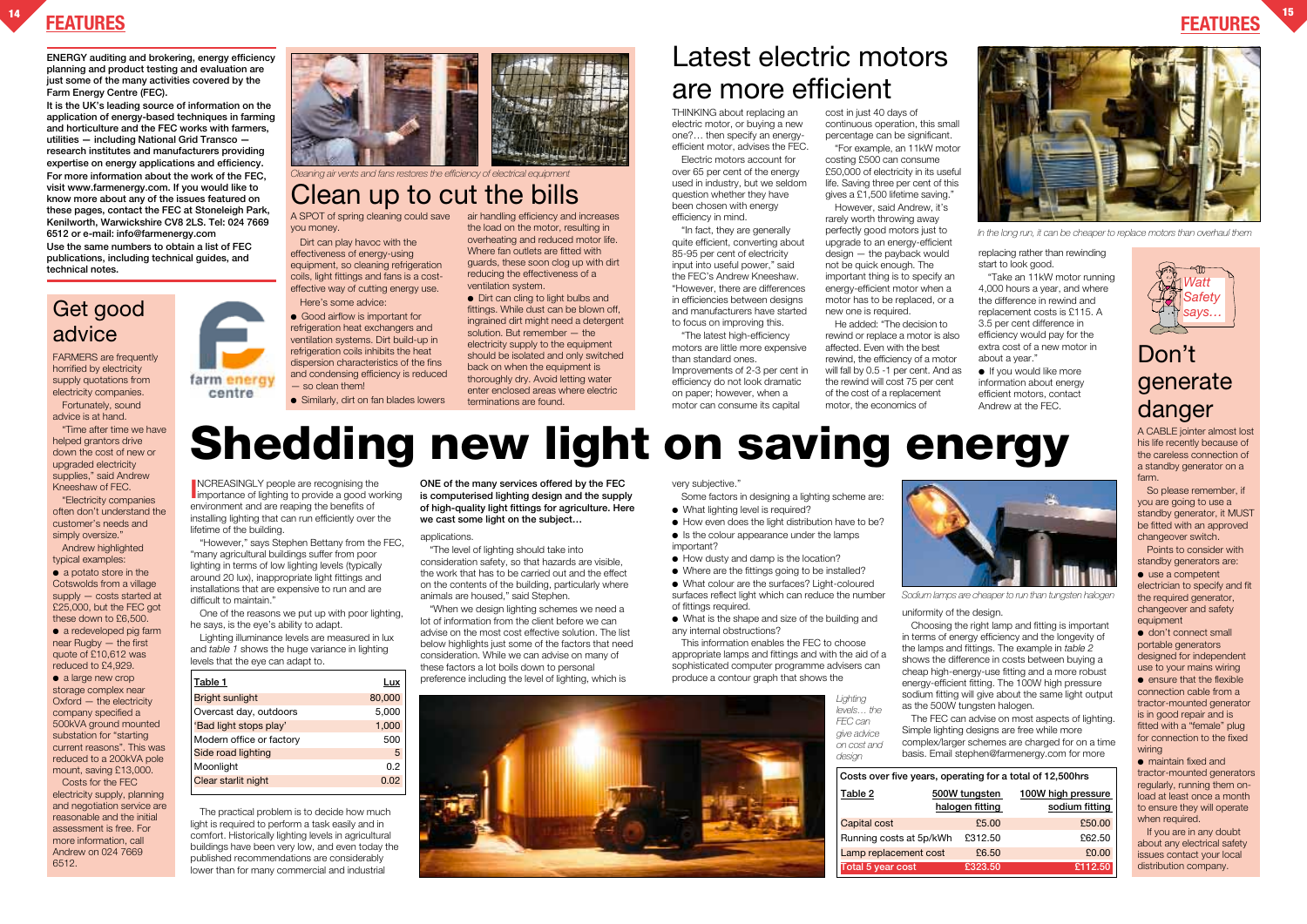#### **Contacts**

For further information contact your local wayleave teams on: **North:** 0113 2908236 **South:** 01245 592028 Your wayleave teams and their contact mobile phone numbers **North East** Wilson Holmes 07836 543539 Scott Stephenson 07836 543541 **North West** Mark Thomas 07887 825073 Martin Bretherton 07786 021086 **North East (South)** Mike Rockett 07836 364634 Janet Clarke 07770 645599 **North West (South)** Alan Whitmore 07836 629530 Bob Tute 07836 668504 **East Midlands** Robin O'Brien 07836 293137 Simon Booth 07786 021088 **West Midlands** Richard Evans 07776 225888 Paul Ganley 07836 549748 **East Anglia** Barry Cullimore 07836 217478 Amy Jones 07836 200761 **South East (North London)** Brian Mead 07836 217520 Phil Burgess 07836 222051 **South East (South London)** Paul Sage 07836 638823 Alison Williams 07788 568678 **South Wales** Simon Gronow 07836 207262 Sandra Stevens 07776 161429 **South West** Richard Biggs 07785 716961 Jane Bishop 07771 864528 Wayleave payments ▼ For information on wayleave payments telephone the payments helpline on 0800 389 5113. **Emergencies** 

▼ Emergency calls to report pylon damage to National Grid Transco can be made on 0800 404090. Make a note of the tower's number — found just below the property plate — to help crews locate it.

Electric and magnetic fields ▼ For information on electric and magnetic fields, ring the EMF information line 08457 023270 (local call rate).

### Easing the way for overheads…

GRANTORS do not need to be out of pocket by having to pay a fee to the agents acting for them on the granting of a permanent easement for the overhead line crossing on their property. Paul Roberts, NGT's

easements and acquisitions manager, said: "NGT is committed to ensuring that the compensation paid to grantors is not reduced by any fees they may incur in reaching an easement agreement.

"On completion of the legal

deed, we will pay the grantor's reasonable agents costs — these fees will be paid to the grantors to allow them to settle the account directly.

"This arrangement is accepted by the vast majority of professional advisers."



*Open day at Amersham Field Centre, where grantors are invited to have a look round*

## **It's show time!**

WE look forward to meeting grantors around<br>the country when this year's agricultural relations programme gets under way.

It kicks off at the Devon Show on May 20-22 and our final outing will be at the 54th British National Ploughing Championships at Goring, near Reading in Berkshire on October 9 and 10.

National Grid Transco is once again a main sponsor of this important event in the agricultural calendar. Competition will be fierce as ploughmen and women fight for the supreme honour of taking the British National titles and representing their country in the 2005 World Ploughing Contest in the Czech Republic.

As a departure from our normal programme, we are this year inviting grantors to visit us at Amersham Field Centre — one of our 12 environmental education centres. Our guests will have an opportunity to explore the work undertaken there, and visit the substation.

We will be sending out lunch invitations to the various shows — including free show passes — to some of our grantors. Unfortunately, we can't extend this invitation to all 20,000 grantors, but if you are a member of the Grantors' Club, please wear your swing badge when you visit a show and enjoy free refreshments (not available between 12- 2.30pm) in our hospitality facility. We'll be delighted to see you!

#### **The venues:**

**Devon County Show, Exeter, May 20-22**

South of England Show, Ardingly, June 10-12

**Cereals 2004, Leadenham, near Sleaford, Lincolnshire, June 16-17**

Cheshire Show, Knutsford, June 22-23

**Royal Highland Show, Ingliston, near Edinburgh, June 24-27**

Great Yorkshire Show, Harrogate, July 13-15

#### **Royal Lancashire Show, Chorley, July 27-2**9

Pembroke Show, Haverfordwest, August 17-19

**Dorset Show, Dorchester, September 4-5**

Amersham Environmental Centre, Buckinghamshire, September 14-15

**Ploughing Championships, near Goring, October 9-10**

#### Safety first advice

BE SURE you know who is working on your land. That is the advice of wayleave staff to grantors.

All National Grid Transco personnel and their contractors carry identification. Ask to see it if you are unsure about people visiting your site or farm.

GridLine*: Published by National Grid Transco, NGT House, Warwick Technology Park, Gallows Hill, Warwick CV34 6DA; written and produced by Papers Publishing, Stirling House, College Road, Cheltenham, Glos GL50 7HY; printed by Severnprint Limited, Gloucester GL2 5EU.*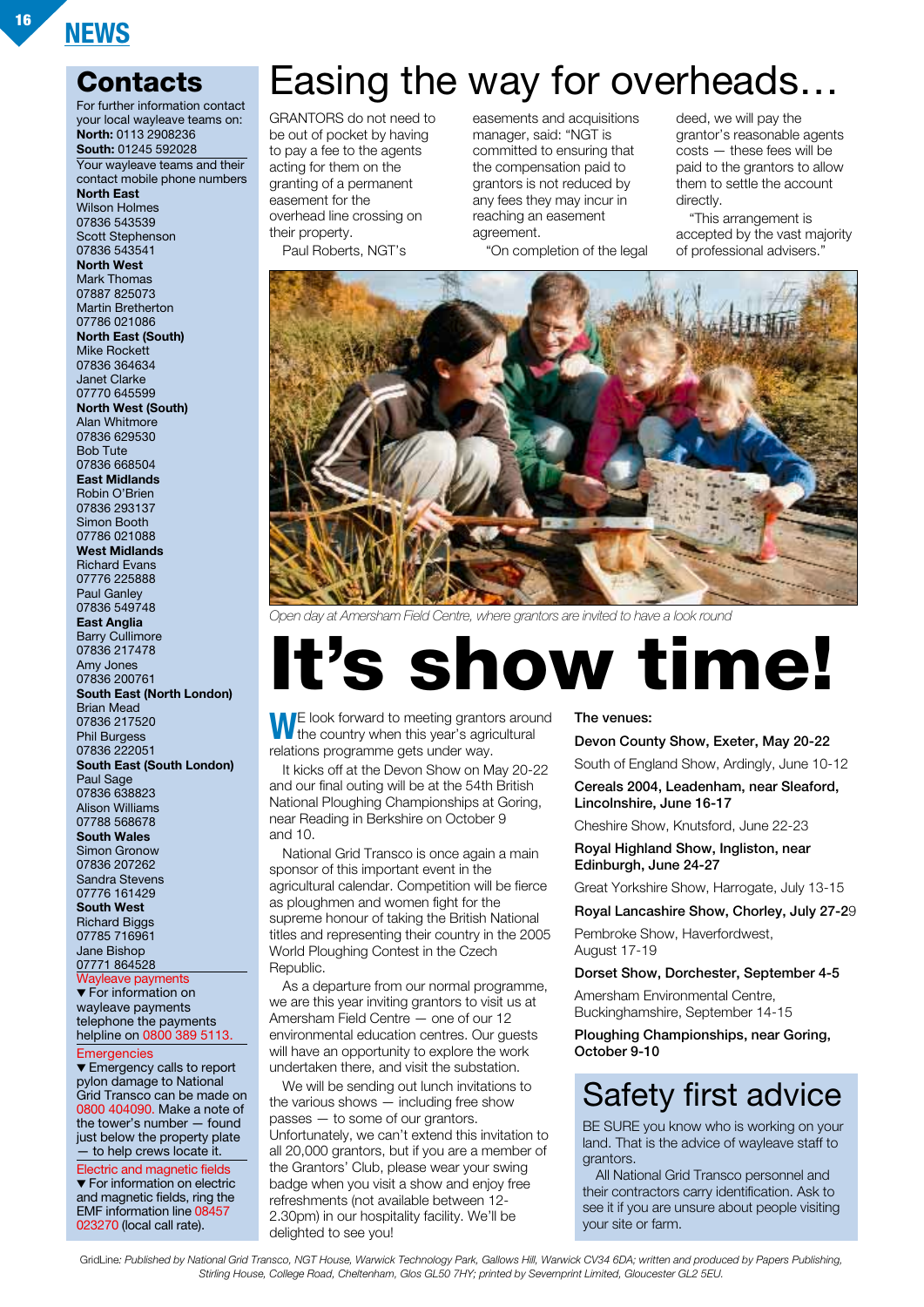#### **National Grid Transco**

### **Join us and you can be a shooting star**

**COME and join us again at this year's round of grantor clay pigeon shooting events organised by National Grid Transco.**

**Clay pigeon shooting is an increasingly popular sport and our grantors were quick to accept our invitation to seven events when we introduced shoots for the first time last year.**

**Dozens took part at venues around the country. The qualifying winners in novice and experienced classes met for a grand final at the NAC at Stoneleigh. This year's final will take place at the same venue on September 21, with overnight accommodation locally for the winners attending.**

**Five qualifying events will be staged in the South West at Bristol (May 26); Cheshunt in Hertfordshire (June 29); Nantwich, Cheshire (July 5); Harrogate, North Yorkshire (July 6) and Coventry, West Midlands (July 20).**

**Our 15 guests at each event will be divided into groups for safety briefings, tuition and practice to determine if they are in the novice or experienced category before the competition.**

**If you would like to take part, please fill in the application form and send it off. If we are over-subscribed, a ballot will be held to decide who joins us at the shoots.**



### GridLine All systems go - but gently



| <b>Full Name</b><br><b>Address</b>                                                                                                             |                                                        |
|------------------------------------------------------------------------------------------------------------------------------------------------|--------------------------------------------------------|
| <b>Postcode</b><br><b>Contact phone number</b>                                                                                                 |                                                        |
| Please tick which clay shoot you would like to attend<br><b>Bristol</b><br>Replies by May 1.<br>All other replies by June 1<br><b>Cheshunt</b> | <b>Nantwich</b><br><b>Harrogate</b><br><b>Coventry</b> |
|                                                                                                                                                |                                                        |

You can **fax** your form immediately on **01926 655633** or e-mail **sue.tyler@ngtuk.com**